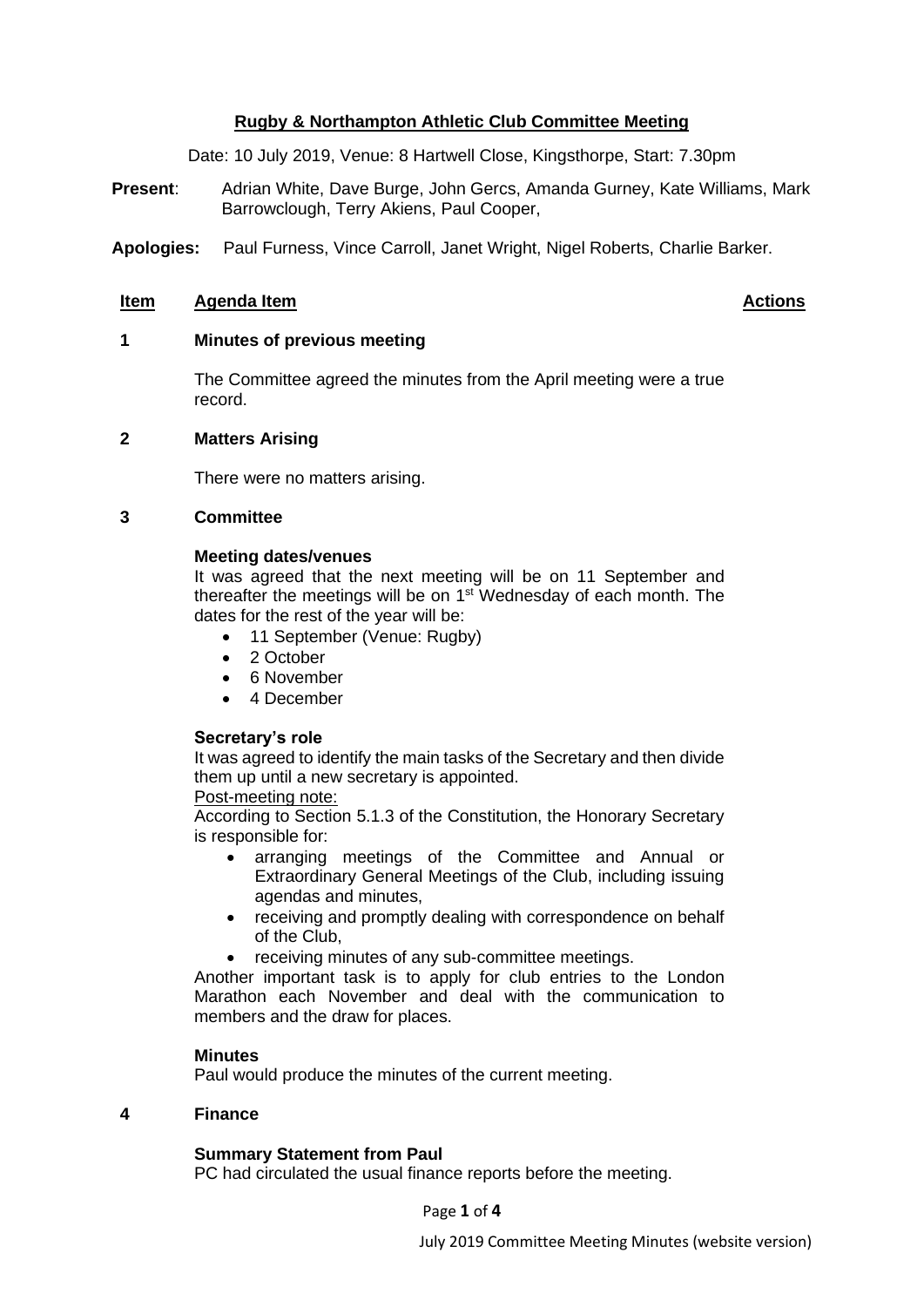### **Item Agenda Item Actions**

The main point was that the subs income was running below budget. There was a lengthy discussion about the reasons for this.

Action: John/Amanda to try to find a membership secretary.

## **5 Membership**

## **5.1 Current Membership Statistics**

There are just under 1000 members listed on the EA database.

## **5.2 Other membership Issues**

## **Proposed change back to rolling subs year**

The difficulty in dealing with a fixed subs year (April-March) with GoCardless was explained (reducing fees for new members joining through the year). It was agreed to return to a rolling subs year. This will require a change to the constitution. This can be dealt with at the same time as the change to the disciplinary procedure (section 8.1). Paul

## **5.3 Elections**

Paul pointed out the requirement in UKA Rules for the Committee to elect new members (UKA Rules 21(5)).

Three new members were elected at the meeting, including one second claim member from Leicester Walking Club joining to compete in Midland Vets League. Additionally, a list of 78 new members (including 47 LRG members) was circulated after the meeting – all were considered elected.

The following have transferred via the Change of First Claim Club process: Martin White (from West 4 Harriers) Richard Jones (from Wootton Road Runners) Sophie Rylance (from Team Bath) Hayley Munn (from Northampton Road Runners) David Green (from Northampton Road Runners)

## **5.4 Resignations**

Paul pointed out the requirement in UKA Rules for the Committee to decide on resignations (**UK Rules 21(11)).**

Paul had earlier circulated an updated list of 20 transfer requests received since April (all accepted). There were no other resignations.

#### **6 Facilities**

## **6.1 Northampton**

Nothing to report.

#### Page **2** of **4**

John/ Amanda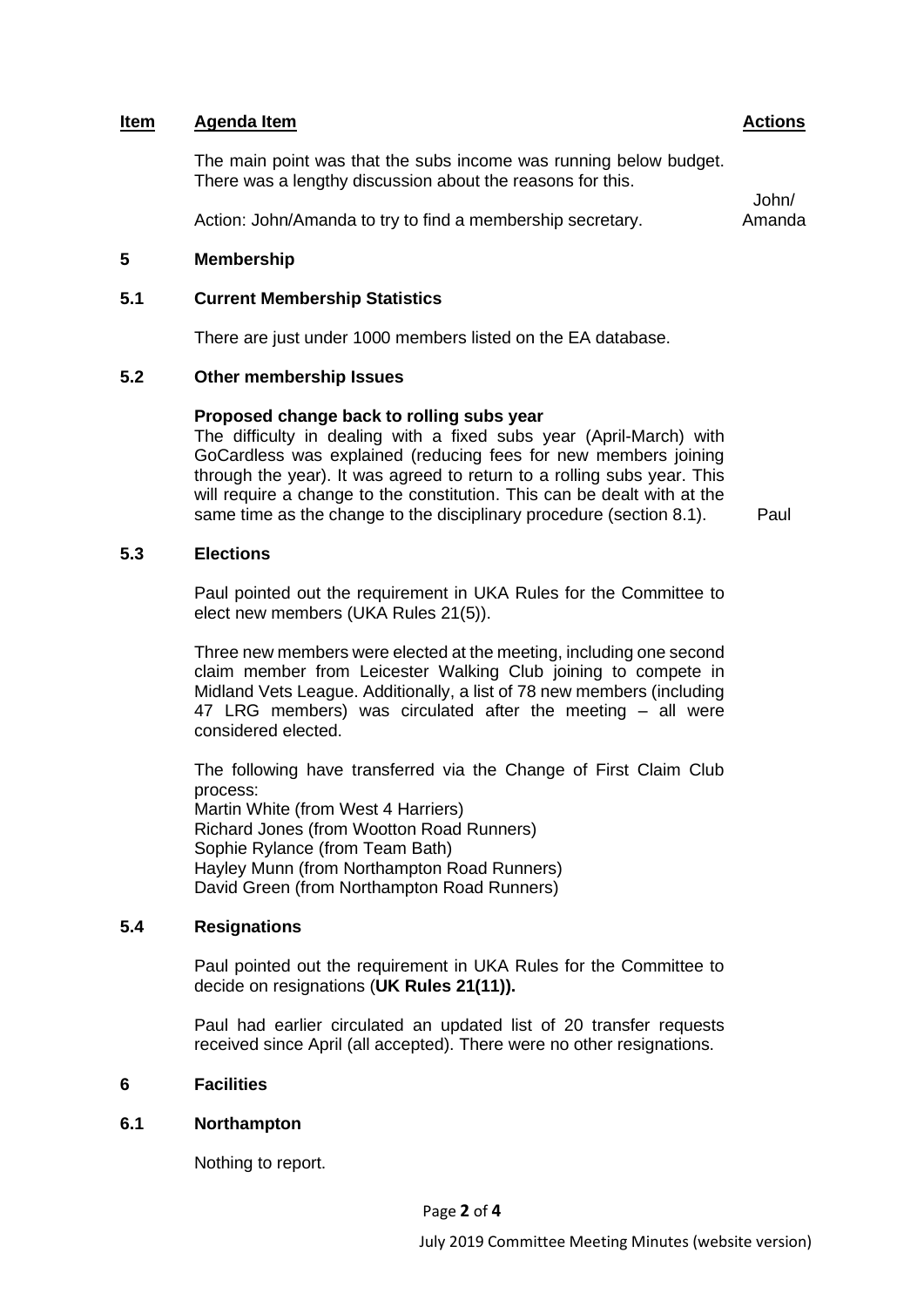## **Item Agenda Item Actions**

## **6.2 Rugby**

Nothing to report.

#### **7 Competition**

## **7.1 Forthcoming events**

The final home event of the season would be the U12 League meeting at Rugby on 15 July.

The forthcoming YDL UAG Regional Final at Yate on 28 July was discussed. 52 people have said that they will compete and up to another 10 could decide to do so.

It was agreed that the Club would pay for accommodation, dinner, breakfast and for the coach and would ask for £20 per head contribution.

John would ask for a contribution from LRG funds. John

## **7.2 Coach Development and Training, Team Management**

Nothing to report

## **7.3 Officials Recruitment and Training**

Nothing to report

## **7.4 Recent Competition Results**

Insufficient time to discuss.

## **8 Governance**

## **8.1 Club Policies**

#### **Review of disciplinary policy**

At the March meeting, the committee agreed that the disciplinary policy should not be part of the constitution and that it should be a standalone policy. Vince agreed at that meeting to create a disciplinary policy alongside the constitution. Paul will check on progress.

Vince Paul

## **8.2 Review of Constitution**

See 5.2 and 8.1.

#### **8.3 Election of Trustees**

The following trustees were elected: Paul Cooper, Bryan Acford, Adrian White, Mark Barrowclough.

## **9 Communication**

Page **3** of **4**